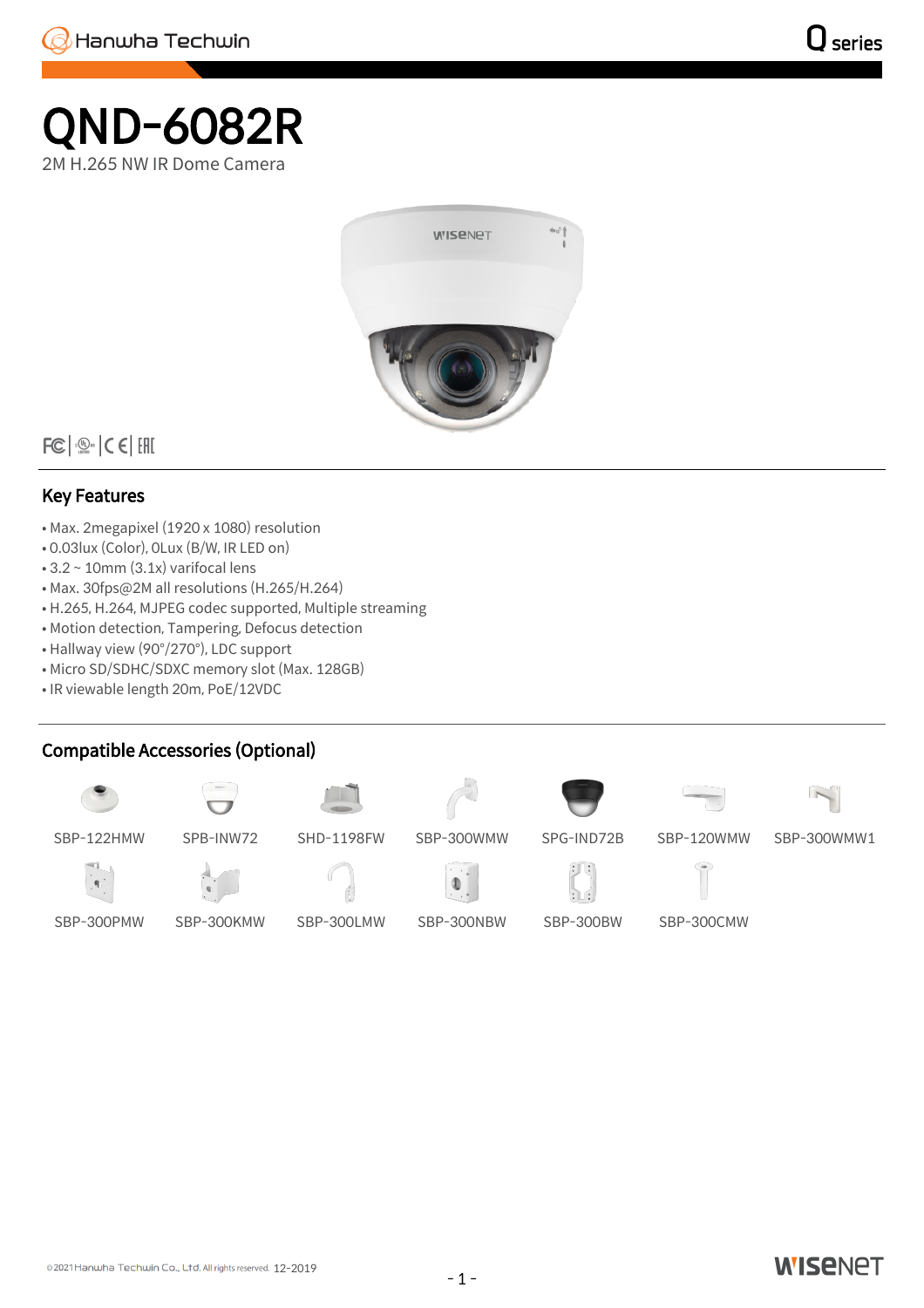## Video

| <b>Imaging Device</b>            | 1/2.8" 2MP CMOS                                                                                                              |
|----------------------------------|------------------------------------------------------------------------------------------------------------------------------|
| <b>Resolution</b>                | 1920x1080, 1280x960, 1280x720, 800x600, 800x448, 720x576, 720x480, 640x480,<br>640x360                                       |
| Max. Framerate                   | H.265/H.264: Max. 30fps/25fps(60Hz/50Hz)<br>MJPEG: Max. 15fps/12fps(60Hz/50Hz)                                               |
| Min. Illumination                | Color: 0.03Lux(F1.6, 1/30sec)<br>BW: OLux(IR LED on)                                                                         |
| <b>Video Out</b>                 | CVBS: 1.0 Vp-p / 75Ω composite, 720x480(N), 720x576(P) for installation                                                      |
| Lens                             |                                                                                                                              |
| <b>Focal Length (Zoom Ratio)</b> | 3.2~10mm(3.1x) motorized varifocal                                                                                           |
| Max. Aperture Ratio              | F1.6(Wide)~F2.9(Tele)                                                                                                        |
| <b>Angular Field of View</b>     | H: 109.0°(Wide)~33.2°(Tele) / V: 57.4°(Wide)~18.7°(Tele) / D: 132.0°(Wide)~38.0°(Tele)                                       |
| <b>Focus Control</b>             | Simple focus                                                                                                                 |
| Lens Type                        | DC auto iris                                                                                                                 |
| Pan / Tilt / Rotate              |                                                                                                                              |
| Pan / Tilt / Rotate Range        | $0^{\circ}$ ~350 $^{\circ}$ / 0 $^{\circ}$ ~67 $^{\circ}$ / 0 $^{\circ}$ ~355 $^{\circ}$                                     |
| Operational                      |                                                                                                                              |
| <b>Camera Title</b>              | Displayed up to 85 characters                                                                                                |
| Day & Night                      | Auto(ICR)                                                                                                                    |
| <b>Backlight Compensation</b>    | BLC, WDR, SSDR                                                                                                               |
| <b>Wide Dynamic Range</b>        | 120dB                                                                                                                        |
| <b>Digital Noise Reduction</b>   | <b>SSNR</b>                                                                                                                  |
| <b>Motion Detection</b>          | 4ea, polygonal zones                                                                                                         |
| <b>Privacy Masking</b>           | 6ea, rectangular zones                                                                                                       |
| <b>Gain Control</b>              | Low / Middle / High                                                                                                          |
| <b>White Balance</b>             | ATW / AWC / Manual / Indoor / Outdoor                                                                                        |
| <b>LDC</b>                       | Support                                                                                                                      |
| <b>Electronic Shutter Speed</b>  | Minimum / Maximum / Anti flicker (1/5~1/12,000sec)                                                                           |
| <b>Video Rotation</b>            | Flip, Mirror, Hallway view(90°/270°)                                                                                         |
| <b>Analytics</b>                 | Defocus detection, Directional detection, Motion detection, Enter/Exit, Tampering, Virtual<br>line                           |
| Alarm I/O                        | Input 1ea / Output 1ea                                                                                                       |
| <b>Alarm Triggers</b>            | Analytics, Network disconnect, Alarm input                                                                                   |
| <b>Alarm Events</b>              | File upload via FTP and e-mail<br>Notification via e-mail<br>SD/SDHC/SDXC or NAS recording at event triggers<br>Alarm output |
| Audio In                         | Built-in mic                                                                                                                 |
| IR Viewable Length               | 20m(65.62ft)                                                                                                                 |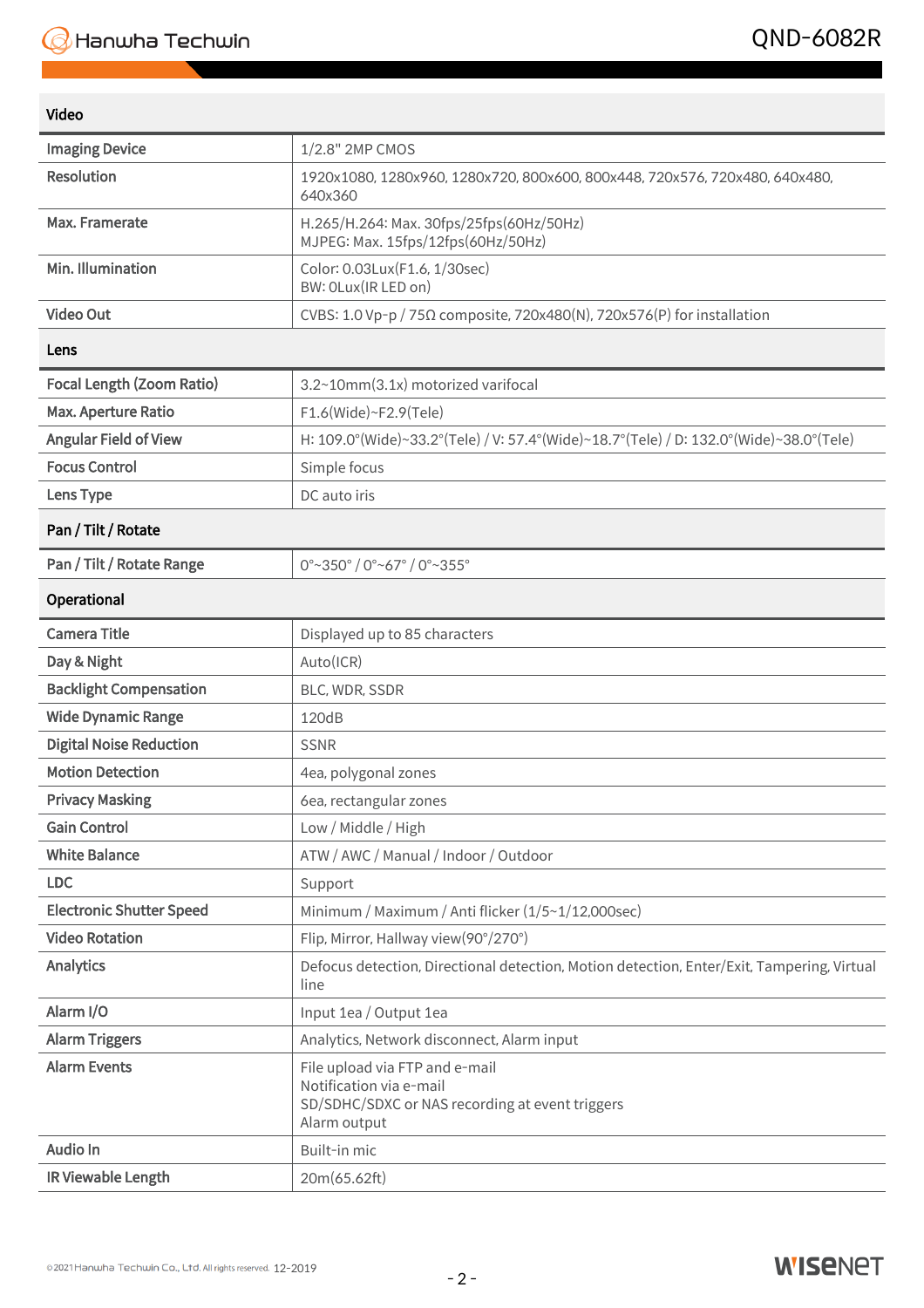## Network

| <b>Ethernet</b>                          | RJ-45(10/100BASE-T)                                                                                                                                                                                              |
|------------------------------------------|------------------------------------------------------------------------------------------------------------------------------------------------------------------------------------------------------------------|
| <b>Video Compression</b>                 | H.265/H.264: Main/High, MJPEG                                                                                                                                                                                    |
| <b>Audio Compression</b>                 | G.711 u-law /G.726 Selectable<br>G.726(ADPCM) 8KHz, G.711 8KHz<br>G.726: 16Kbps, 24Kbps, 32Kbps, 40Kbps                                                                                                          |
| <b>Smart Codec</b>                       | WiseStream II                                                                                                                                                                                                    |
| <b>Bitrate Control</b>                   | H.264/H.265: CBR or VBR<br><b>MJPEG: VBR</b>                                                                                                                                                                     |
| <b>Streaming</b>                         | Unicast(6 users) / Multicast<br>Multiple streaming(Up to 3 profiles)                                                                                                                                             |
| Protocol                                 | IPv4, IPv6, TCP/IP, UDP/IP, RTP(UDP), RTP(TCP), RTCP, RTSP, NTP, HTTP, HTTPS, SSL/TLS,<br>DHCP, FTP, SMTP, ICMP, IGMP, SNMPv1/v2c/v3(MIB-2), ARP, DNS, DDNS, QoS, UPnP,<br>Bonjour, LLDP                         |
| Security                                 | HTTPS(SSL) Login Authentication<br>Digest Login Authentication<br>IP Address Filtering<br>User access log<br>802.1X Authentication(EAP-TLS, EAP-LEAP)                                                            |
| <b>Application Programming Interface</b> | ONVIF Profile S/G/T<br>SUNAPI(HTTP API)<br>Wisenet open platform                                                                                                                                                 |
| General                                  |                                                                                                                                                                                                                  |
| <b>Webpage Language</b>                  | English, Korean, Chinese, French, Italian, Spanish, German, Japanese, Russian, Swedish,<br>Portuguese, Czech, Polish, Turkish, Dutch                                                                             |
| <b>Web Viewer</b>                        | Supported OS: Windows 7, 8.1, 10, Mac OSx10.12, 10.13, 10.14<br>Recommended Browser: Google Chrome<br>Supported Browser: MS Explore11, MS Edge, Mozilla Firefox(Window 64bit only), Apple<br>Safari(Mac OSxonly) |
| <b>Edge Storage</b>                      | Micro SD/SDHC/SDXC 1slot 128GB                                                                                                                                                                                   |
| Memory                                   | 512MB RAM, 256MB Flash                                                                                                                                                                                           |

#### Environmental & Electrical

| <b>Operating Temperature / Humidity</b> | $-10^{\circ}$ C ~ +55 $^{\circ}$ C(+14 $^{\circ}$ F ~ +131 $^{\circ}$ F) / Less than 90% RH |
|-----------------------------------------|---------------------------------------------------------------------------------------------|
| <b>Storage Temperature / Humidity</b>   | $-30^{\circ}$ C ~ +60°C(-22°F ~ +140°F) / Less than 90% RH                                  |
| Input Voltage                           | PoE(IEEE802.3af, Class3), 12VDC                                                             |
| <b>Power Consumption</b>                | PoE: Max 7.70W, typical 6.00W<br>12VDC: Max 6.50W, typical 5.10W                            |

## Mechanical

| Color / Material                   | White / Plastic                               |  |
|------------------------------------|-----------------------------------------------|--|
| <b>RAL Code</b>                    | RAL9003                                       |  |
| <b>Product Dimensions / Weight</b> | Ø119.8x98.8mm(Ø4.72x3.89"), 320g(0.705 lb)    |  |
| DORI (EN62676-4 standard)          |                                               |  |
| Detect (25PPM/8PPF)                | Wide: 27.4m(89.85ft) / Tele: 128.8m(422.56ft) |  |
| Observe (63PPM/19PPF)              | Wide: 11.0m(35.94ft) / Tele: 51.5m(169.02ft)  |  |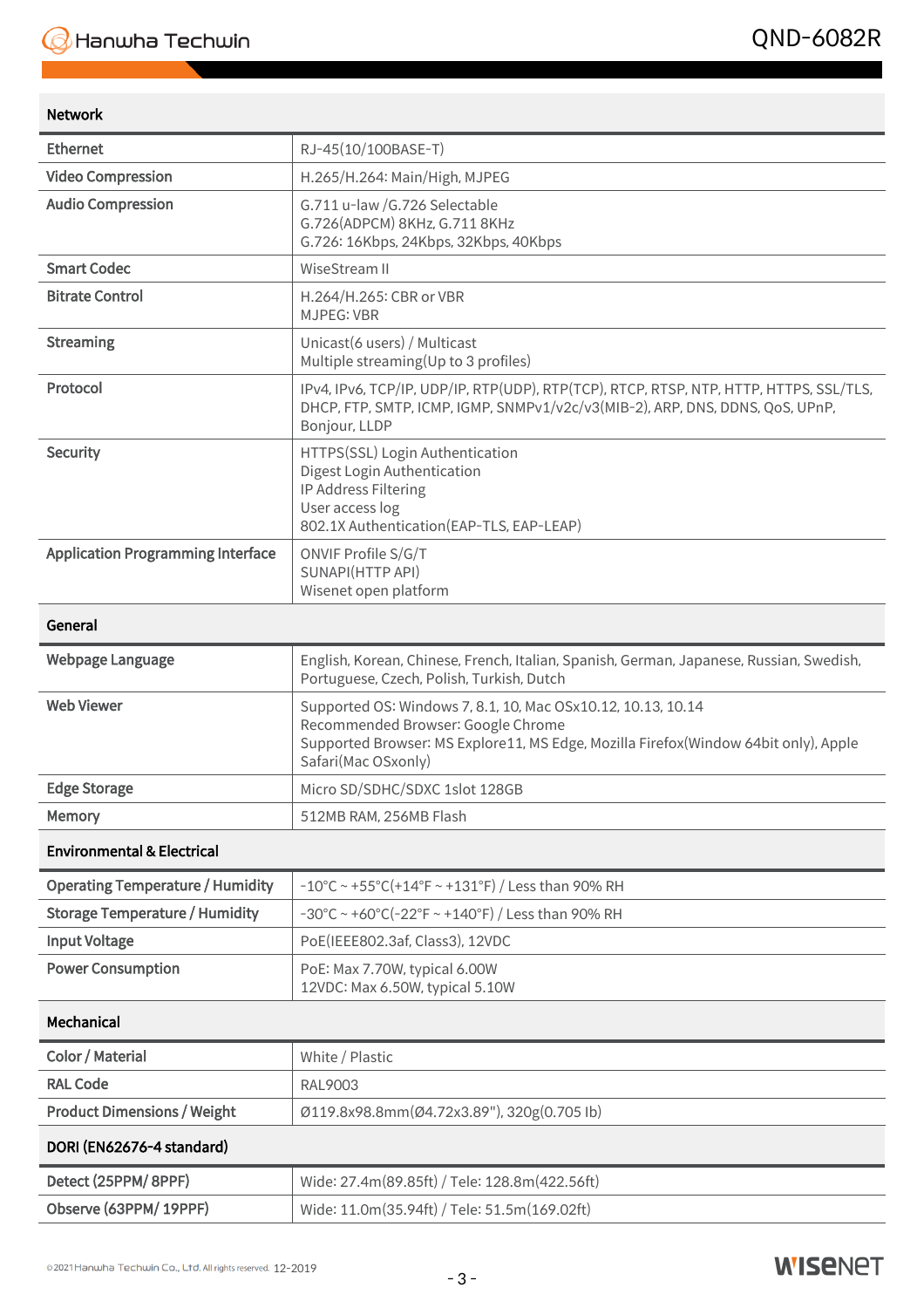| Recognize (125PPM/38PPF) | Wide: 5.5m(17.97ft) / Tele: 25.8m(84.51ft) |
|--------------------------|--------------------------------------------|
| Identify (250PPM/ 76PPF) | Wide: 2.7m(8.99ft) / Tele: 12.9m(42.26ft)  |

• The lastest product information / specification can be found at hanwha-security.com

• Design and specifications are subject to change without notice.

• Wisenet is the proprietary brand of Hanwha Techwin, formerly known as Samsung Techwin.